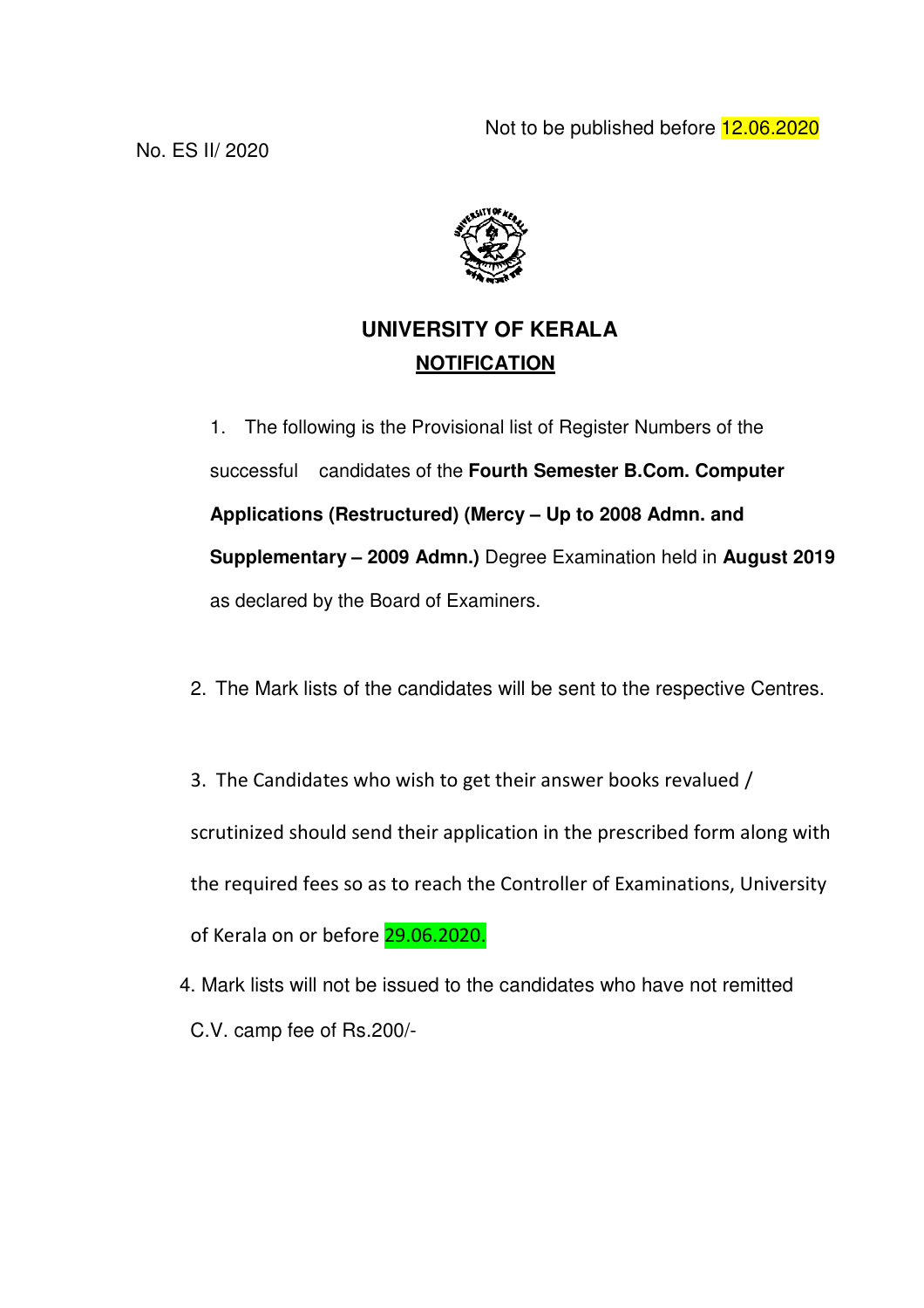## **SYNDICATE IN CIRCULATION**

 The result of the **Fourth Semester B.Com. Computer Applications (Restructured) (Mercy chance – Up to 2008 Admn. and Supplementary – 2009 Admn.) August 2019** as declared by the respective Board of Examiners are given below:

| <b>Name of Examination</b> | <b>Total</b><br><b>Number</b><br><b>Registered</b> | <b>Total No. Appeared</b> | <b>Total</b><br>N <sub>0</sub><br><b>Passed</b> | $\%$ of<br><b>Pass</b> |
|----------------------------|----------------------------------------------------|---------------------------|-------------------------------------------------|------------------------|
| Fourth Semester B.Com.     |                                                    |                           |                                                 |                        |
| Computer<br>Applications   |                                                    |                           |                                                 |                        |
| Examination<br>Degree      |                                                    |                           |                                                 |                        |
| (Mercy<br>$-$ Up to 2008   | 16                                                 | 15                        | 9                                               | 60%                    |
| Admn. and Supplementary    |                                                    |                           |                                                 |                        |
| Admn.)<br>2009<br>August   |                                                    |                           |                                                 |                        |
| 2019                       |                                                    |                           |                                                 |                        |
|                            |                                                    |                           |                                                 |                        |

The results may be approved. It is proposed to publish the results on 12 -06-2020.

Sd/- CONTROLLER OF EXAMINATIONS

Thiruvananthapuram Dated: 12-06-2020.